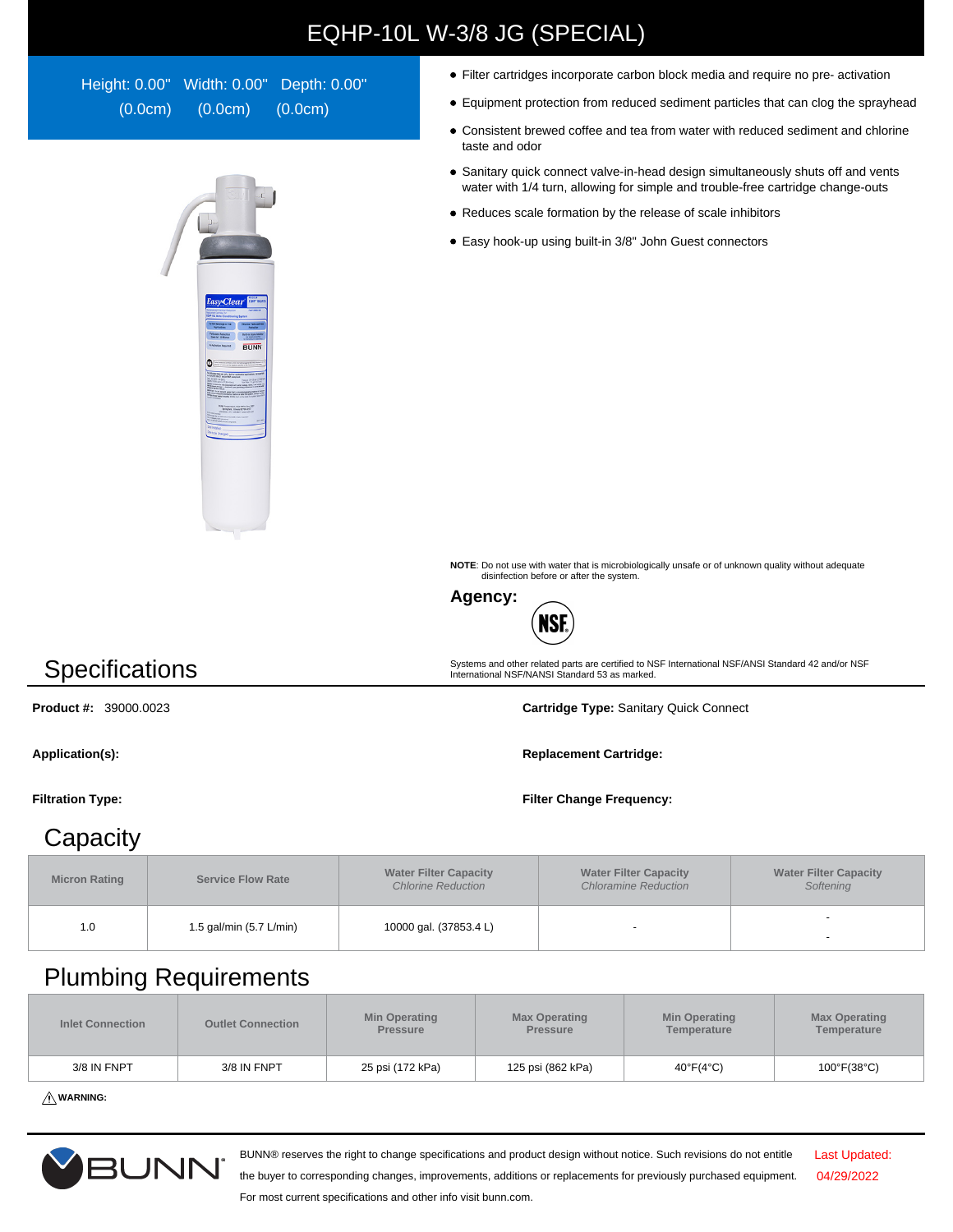| <b>Dimensions of Filter System</b><br>(filter head with filter cartridge) |        |       | <b>Installed Dimensions</b><br>(Installation with wall mounting) |        |        | <b>Cartridge Dimensions</b><br>(filter cartridge only) |        |       |       |
|---------------------------------------------------------------------------|--------|-------|------------------------------------------------------------------|--------|--------|--------------------------------------------------------|--------|-------|-------|
|                                                                           | Height | Width | Depth                                                            | Height | Width  | Depth                                                  | Height | Width | Depth |
| English                                                                   | $\sim$ |       |                                                                  | $\sim$ | $\sim$ |                                                        |        |       |       |
| <b>Metric</b>                                                             |        |       |                                                                  | -      |        |                                                        |        | -     |       |

| Weight        |           |           | <b>Shipping</b> |          |          |           |                |
|---------------|-----------|-----------|-----------------|----------|----------|-----------|----------------|
|               | Dry       | Wet       | Height          | Width    | Depth    | Weight    | <b>Volume</b>  |
| English       | $0.0$ lbs | $0.0$ lbs | 5.00 in.        | 5.00 in. | 5.00 in. | 3.330 lbs | $\blacksquare$ |
| <b>Metric</b> | $\sim$    | $\sim$    | 12.7 cm         | 12.7 cm  | 12.7 cm  | 1.510 kgs | $\sim$         |

WARRANTY: BUNN High Performance Water Filtration Solutions Systems by BUNN® (excluding water filters and water treatment replacement cartridges) are covered by a limited<br>manufacturer's recommendations outlined in the filt See printed warranty for full details. BUNN will provide a copy of the warranty upon request.



BUNN® reserves the right to change specifications and product design without notice. Such revisions do not entitle

Last Updated: 04/29/2022

the buyer to corresponding changes, improvements, additions or replacements for previously purchased equipment.

For most current specifications and other info visit bunn.com.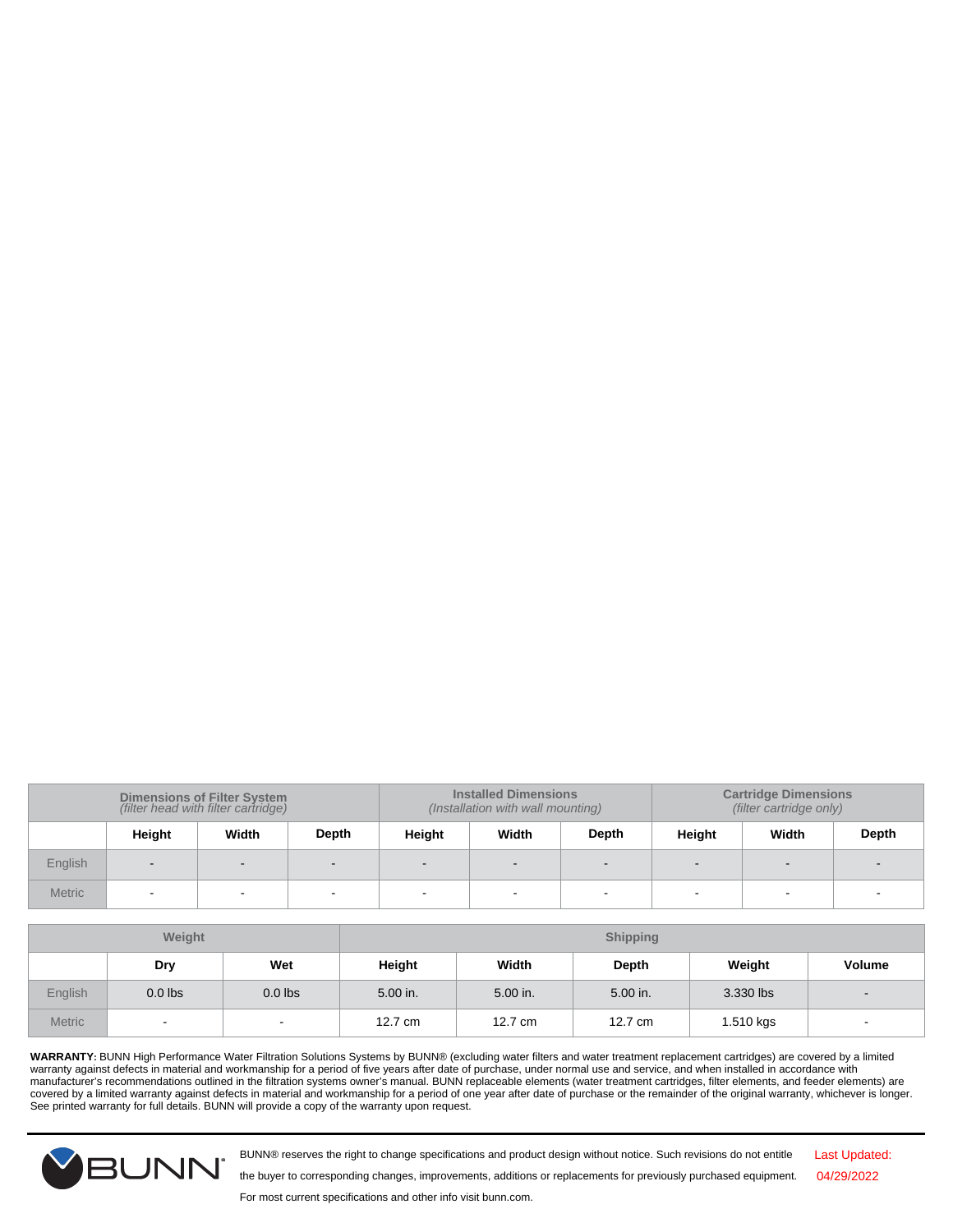## Related Products & Accessories:EQHP-10L W-3/8 JG (SPECIAL)(39000.0023)





BUNN® reserves the right to change specifications and product design without notice. Such revisions do not entitle the buyer to corresponding changes, improvements, additions or replacements for previously purchased equipment. For most current specifications and other info visit bunn.com. Last Updated: 04/29/2022